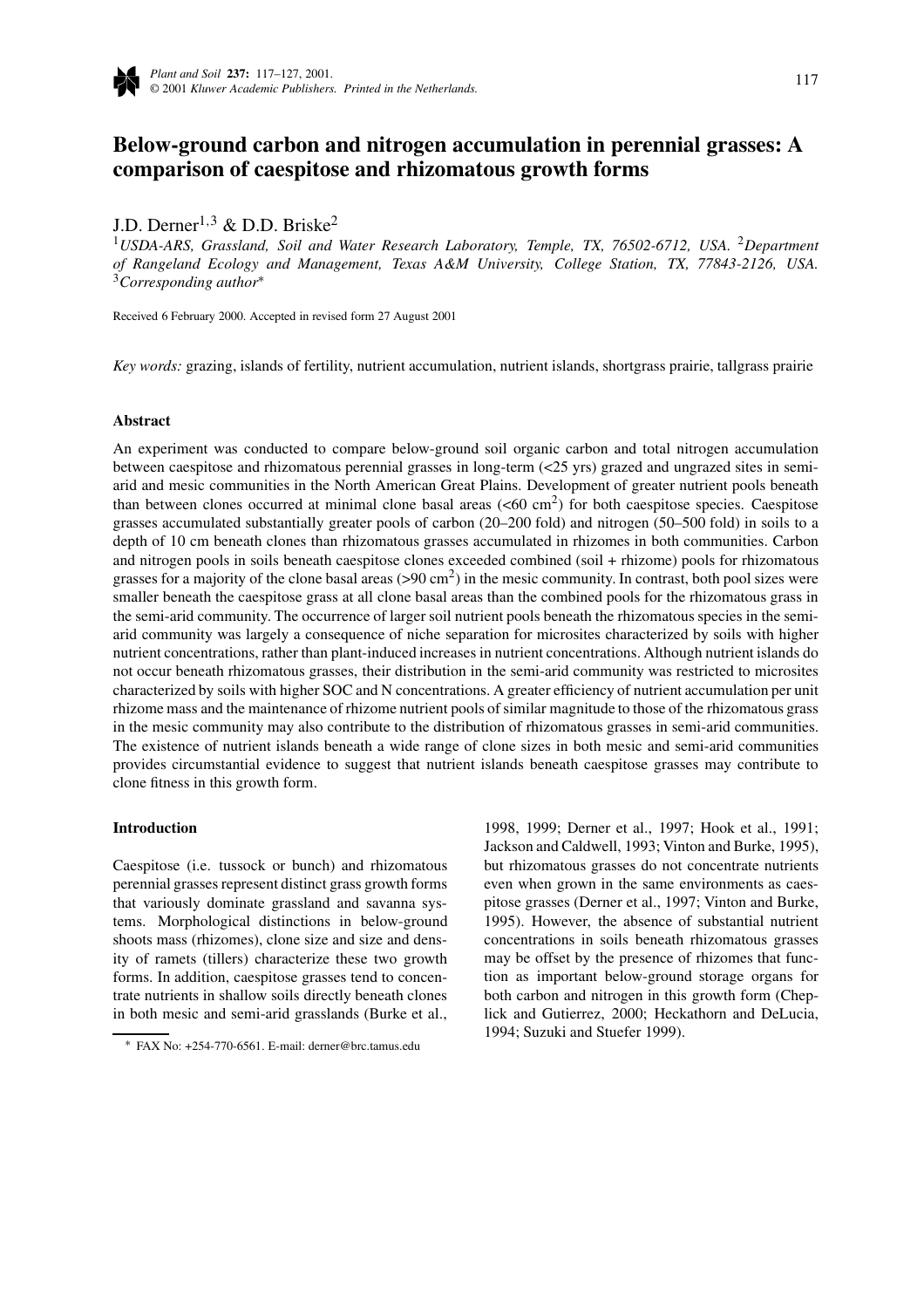We hypothesize that the occurrence of unique patterns of below-ground nutrient accumulation between these two growth forms may represent distinct functional strategies based on the general observation that caespitose and rhizomatous grasses dominate semiarid and mesic grasslands, respectively (e.g. Sims et al., 1978). Different patterns of nutrient accumulation between these two important grass growth forms in contrasting environments raise several intriguing questions. What is the relative magnitude of nutrient pools in caespitose and rhizomatous species? Are nutrient pools in rhizomes and soils of comparable magnitude beneath rhizomatous species? Does the relative magnitude of nutrient pools vary between growth forms in mesic and semi-arid environments? Below-ground nutrient pools of caespitose and rhizomatous grasses have not previously been compared, and direct comparisons are hindered by procedural difficulties associated with delineation of rhizomatous clones, variation in form and availability of nutrients in rhizomes compared to soils, and distinct topoedaphic sites frequently occupied by these two growth forms.

Herbivory is a pervasive process in grasslands that can mediate below-ground nutrient accumulation by influencing productivity and tissue turnover (Burke et al., 1998). However, herbivory is anticipated to have a more immediate effect on below-ground nutrient accumulation of rhizomatous than caespitose grasses because soil organic carbon (SOC) and total soil nitrogen (N) respond much more slowly than do labile carbon and nitrogen in rhizomes (Burke et al., 1995; Derner et al., 1997). For example, intensive herbivory reduced both rhizome mass and nutrient concentrations compared to ungrazed *Panicum virgatum* clones within a 1–2 year period (Hartnett, 1989). However, significantly greater SOC and N pools beneath compared to between clones of the caespitose grass *Bouteloua gracilis* disappeared within 3 years following plant death, indicating that these nutrient pools are relatively responsive to short-term plant inputs (Kelly et al., 1996; Kelly and Burke, 1997). Nevertheless, the effect of long-term herbivory on nutrient accumulation in soils beneath caespitose grasses remains unclear. The effects of long-term herbivory on SOC and N pools beneath caespitose grasses have been shown to vary between mesic and semi-arid communities (Derner et al., 1997; Schuman et al., 1999) as well as within semi-arid systems (Burke et al., 1997, 1999; Derner et al., 1997).

We designed an investigation to compare belowground SOC and N pools between caespitose and rhizomatous grasses in contrasting environments and grazing histories. A dominant caespitose and rhizomatous grass were identified in long-term (>25 yrs) grazed and ungrazed sites in a mesic, tall-grass and a semi-arid, short-grass community in the North American Great Plains. Specific hypotheses were: (1) the combined pools (soils + rhizomes) of carbon and nitrogen accumulation in the rhizomatous growth form would be similar to that of carbon and nitrogen accumulation in soils beneath the caespitose growth form when expressed on an unit area basis, and (2) longterm herbivory would modify below-ground carbon and nitrogen pools within caespitose and rhizomatous grasses in a similar manner. We anticipated that a comparative evaluation of below-ground nutrient pools in caespitose and rhizomatous grasses would contribute to a greater understanding of the relative distribution of these two growth forms along a productivity gradient, and provide additional insight into the functional significance of nutrient accumulation in soils beneath caespitose grasses.

## **Materials and methods**

# *Site descriptions*

This study was conducted at two locations (shortgrass and tall-grass prairies) along an east-west precipitation/productivity gradient in the North American Great Plains. These locations are characterized by substantial differences in mean annual precipitation (2.7-fold), total organic carbon (2.9-fold) and nitrogen (2.3-fold) in the surface soil (0–10 cm) (Zak et al., 1994), and aboveground net primary productivity (ANPP) (5.5-fold) and leaf area index (12-fold) (Lane et al., 2000). At both locations, long-term ungrazed and moderately (removal of 40–60% of net primary productivity) grazed sites were selected.

The semi-arid, short-grass community was located at the Central Plains Experimental Range (CPER) in north-central Colorado, approximately 60 km northeast of Fort Collins (40 $\degree$  49' N, 107 $\degree$  46' W). Mean annual precipitation is 321 mm, and mean annual temperature is 8.6 ◦C (Lauenroth and Sala, 1992). Vegetation is predominately (90% of basal area) *B. gracilis* (Milchunas et al., 1989) with *Pascopyrum smithii* the major rhizomatous grass, and mean ANPP is 1000 kg ha<sup> $-1$ </sup>. Grazed and ungrazed sites were adjacent on an Ustollic Haplargid soil (fine-loamy, mixed,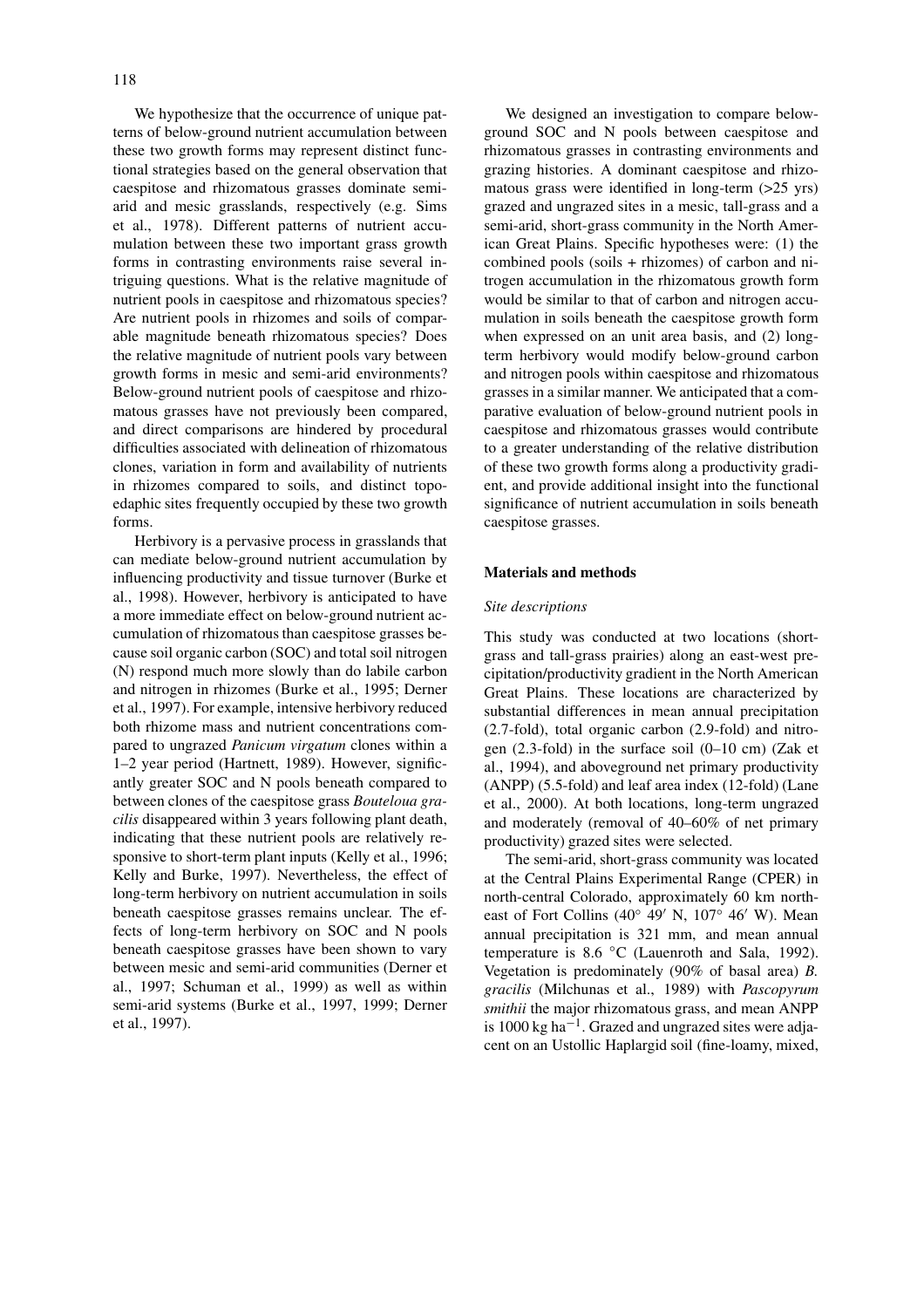mesic) on a footslope topographic position. Neither the grazed nor ungrazed sites have been burned since the research station was established. The ungrazed site was established in 1939, and was moderately grazed before then.

The mesic, tall-grass community was located at the Konza Prairie Research Natural Area (KPRNA) in eastern Kansas near Manhattan (39° 05′ N, 96° 35 W). Mean annual precipitation is 835 mm and mean annual temperature is 12.8 ◦C (Bark, 1987). Vegetation is dominated by *Andropogon gerardii, Sorghastrum nutans* and *Schizachyrium scoparium* with a mean ANPP of 4000 kg ha<sup>-1</sup>. Grazed and ungrazed sites were adjacent on an Aquic Argiudoll soil (fine, montmorillonitic, mesic) on a midslope topographic position. Both grazed and ungrazed sites are burned annually. The ungrazed site was established in 1969, and was grazed moderately prior to that time.

*Schizachyrium scoparium*, (caespitose) and *A. gerardii* (rhizomatous), and *B. gracilis* (caespitose) and *P. smithii* (rhizomatous) clones were sampled in the mesic and semi-arid community, respectively. These species were selected as they represent the most prevalent caespitose and rhizomatous grasses in each community (Milchunas et al., 1989; Sims et al., 1978).

#### *Sampling method – Caespitose grasses*

Ten soil samples (2 cm diameter  $\times$  10 cm deep) were collected from beneath and between caespitose clones for determination of fine-earth bulk density at each site. These soils were passed through a 2-mm sieve and dried at 105 °C for 5 days. Soil samples (2 cm diameter  $\times$  10 cm deep) for nutrient analyses were taken from the center of 30 caespitose clones, with various sized basal areas (tall-grass:  $25-522$  cm<sup>2</sup>, short-grass:  $25-869$  cm<sup>2</sup>), at each site in July 1997. An additional six soil samples were taken from locations between clones at each site for comparisons with soils beneath versus between clones. These soils were dried at 60 ◦C for 5 days before being ground with a ring pulverizer (Model TE250, Angstrom, Inc., Belleville, Michigan, USA). Soil volume was based on the volume of the soil core. Soil samples were analyzed for soil organic carbon (SOC) (Niewenhuize et al., 1994) and total soil nitrogen (N) using a Carlo-Erba NA-1500 (Fisons Instruments, Danvers, Massachusetts, USA) elemental analyzer. Average precision (standard deviation for duplicate samples) was 0.64 g kg<sup>-1</sup> and 0.06 g kg<sup>-1</sup> for SOC and N, respectively.

Pool sizes of SOC and N were calculated in a cylinder directly beneath the basal area of individual caespitose clones using elemental concentrations, bulk density, depth (10 cm) and individual clone basal area. A cylindrical volume directly beneath the basal area of individual clones was selected because it provided the least arbitrary approach for defining a resource volume accessible to clones and it has been experimentally verified as a reasonable approximation of the resource volume accessible to a caespitose grass (Derner and Briske, 1999).

# *Sampling methods – Rhizomatous grasses*

Twenty-eight  $30 \times 15 \times 10$  cm blocks of soil were removed from patches dominated (>50% cover) by rhizomatous species to determine rhizome carbon and nitrogen pools in both grazed and ungrazed sites in each community using randomly located points. Onehalf (14) of the blocks were removed in mid-May (vegetative) and the remaining half in mid-July (reproductive) to assess seasonal variation in rhizome nutrient pools. Soils from each block were passed through a 2-mm sieve and a subsample retained for SOC and N analysis. Rhizomes were placed in ziploc bags and stored on ice until they were washed and placed in an oven within 2 h of collection. Rhizomes were dried at 60 ◦C for 5 days, weighed and ground with a Wiley mill to pass a 40-mesh screen. Subsets of two each of soil and rhizome samples were then pooled to produce seven larger samples for each grazing history-harvest date combination to facilitate sample processing, minimize sample variability and reduce analyses costs. Analyses for soil and rhizome carbon and nitrogen concentrations and calculation of nutrient pools were conducted as previously described. Average precision (standard deviation for duplicate samples) for rhizome concentration analyses was 2.36 g kg<sup>-1</sup> for carbon and 0.15 g  $kg^{-1}$  for nitrogen. We used bulk density values from soils between caespitose clones to calculate soil pool sizes because they are similar to the values of soils occupied by the rhizomatous species (J.D. Reeder, *unpublished data*). Rhizomes were also analyzed for total non-structural carbohydrates (TNC) by the Range Science Nutritional Analysis Laboratory (Colorado State University) with an average precision (standard deviation for duplicate samples) of 0.48%. Combined carbon and nitrogen pools for rhizomatous clones were determined by adding soil and rhizome nutrient pools for the July sampling period. The July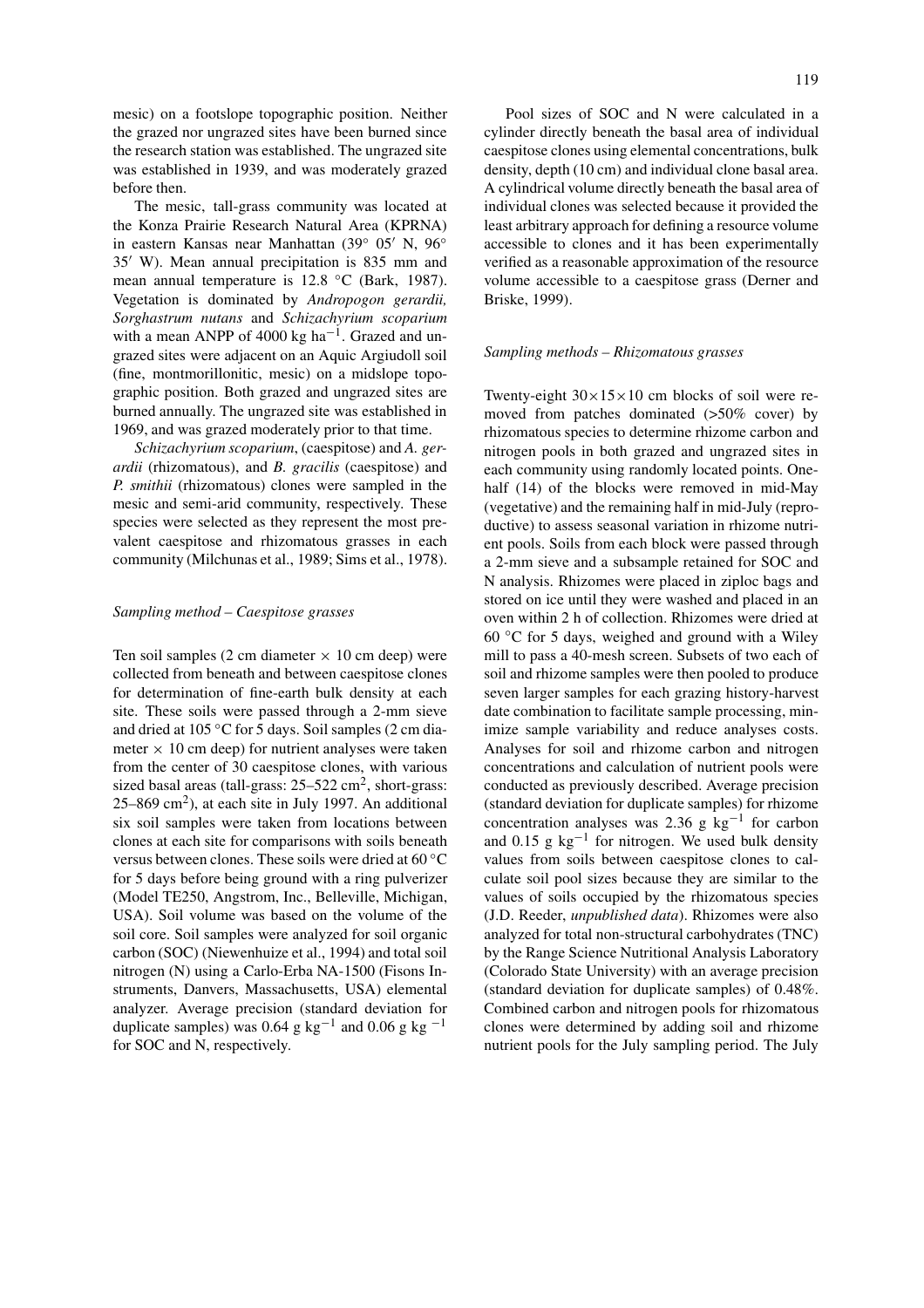*Table 1.* Values from linear regression equations for clone basal area and soil organic carbon (SOC) or total nitrogen (N) pools in soils within a cylindrical volume (depth = 10 cm) directly beneath individual caespitose clones in two plant communities. Asterisks indicate significant ( $P < 0.05$ ) differences in slopes of regression lines between grazing histories within a species. See Figure 1 for regression lines

| Community  | <b>Species</b>               | Variable   | Grazing            | C.V.         | $R^2$        | Intercept        | Slope             |
|------------|------------------------------|------------|--------------------|--------------|--------------|------------------|-------------------|
| Tallgrass  | Schizachyrium<br>scoparium   | <b>SOC</b> | Ungrazed<br>Grazed | 22.2<br>15.5 | 0.93<br>0.97 | $-9.5$<br>$-3.7$ | $0.445*$<br>0.399 |
|            |                              | N          | Ungrazed<br>Grazed | 14.6<br>11.3 | 0.97<br>0.98 | $-0.4$<br>$-0.3$ | 0.029<br>0.029    |
| Shortgrass | <b>Bouteloua</b><br>gracilis | <b>SOC</b> | Ungrazed<br>Grazed | 41.7<br>24.6 | 0.77<br>0.92 | $-1.2$<br>2.9    | $0.197*$<br>0.261 |
|            |                              | N          | Ungrazed<br>Grazed | 37.9<br>26.5 | 0.80<br>0.91 | 0.0<br>0.4       | $0.015*$<br>0.019 |

sampling period closely coincides with the accumulation of peak standing biomass in these grasslands.

## *Statistical analyses*

The influence of grazing history on the size of carbon and nitrogen pools beneath caespitose clones at each community was assessed by comparing slopes of linear regression equations developed using clone basal area as the independent variable (pg 258, Steel & Torrie, 1980) (Table 1). These slopes were then compared with slopes generated from regression equations using elemental concentrations of soils between clones to estimate pool sizes for the same range of clone basal areas. These comparisons enabled us to determine if the presence of a caespitose clone influenced small-scale soil heterogeneity. In order to effectively compare below-ground carbon and nitrogen pool sizes between the two distinct grass growth forms, the combined (soil + rhizome) carbon and nitrogen pools beneath the rhizomatous clones needed to be expressed on a similar basal area basis as the caespitose clones. To accomplish this, we generated linear regressions of combined pools beneath rhizomatous clones using elemental concentrations of soils beneath rhizomatous clones as the dependent variable and caespitose clone basal area as the independent variable. Slopes from these equations were then compared against those previously developed for nutrient pools beneath caespitose clones in each community.

A two-factor ANOVA analyses was used to determine relationships between grazing history (ungrazed and grazed) and harvest date (May and July) for rhizome variables in each community. Means were separated by Duncan's multiple range test at the 0.05 level of probability.

# **Results**

# *Soil bulk density*

Fine-earth bulk density of soils was significantly lower beneath than between *S. scoparium* clones in both the ungrazed (0.76 ± 0.03 vs. 0.84 ± 0.02 g cm<sup>-3</sup>, mean  $\pm$  1 SE, beneath vs. between) and grazed (0.81  $\pm$ 0.01 vs. 0.88  $\pm$  0.02 g cm<sup>-3</sup>) sites in the tall-grass community. Values were also significantly lower in soils beneath than between *B. gracilis* clones in both the ungrazed (0.75  $\pm$  0.04 vs. 0.99  $\pm$  0.02 g cm<sup>-3</sup>) and grazed (1.08  $\pm$  0.02 vs. 1.13  $\pm$  0.01 g cm<sup>-3</sup>) sites in the short-grass community. Soil bulk density beneath *S. scoparium* clones was similar between grazing histories, but it was significantly greater beneath *B. gracilis* clones in the grazed than in the ungrazed site.

#### *Caespitose grasses*

Concentrations of SOC and N directly beneath clones in both grazed and ungrazed sites increased with increasing clone basal area for *S. scoparium* clones in the mesic community, but not for *B. gracilis* clones in the semi-arid community (data not shown). Therefore, the increase in nutrient pool size with increasing clone basal area is a function of both greater nutrient concentrations and basal area in the mesic community, but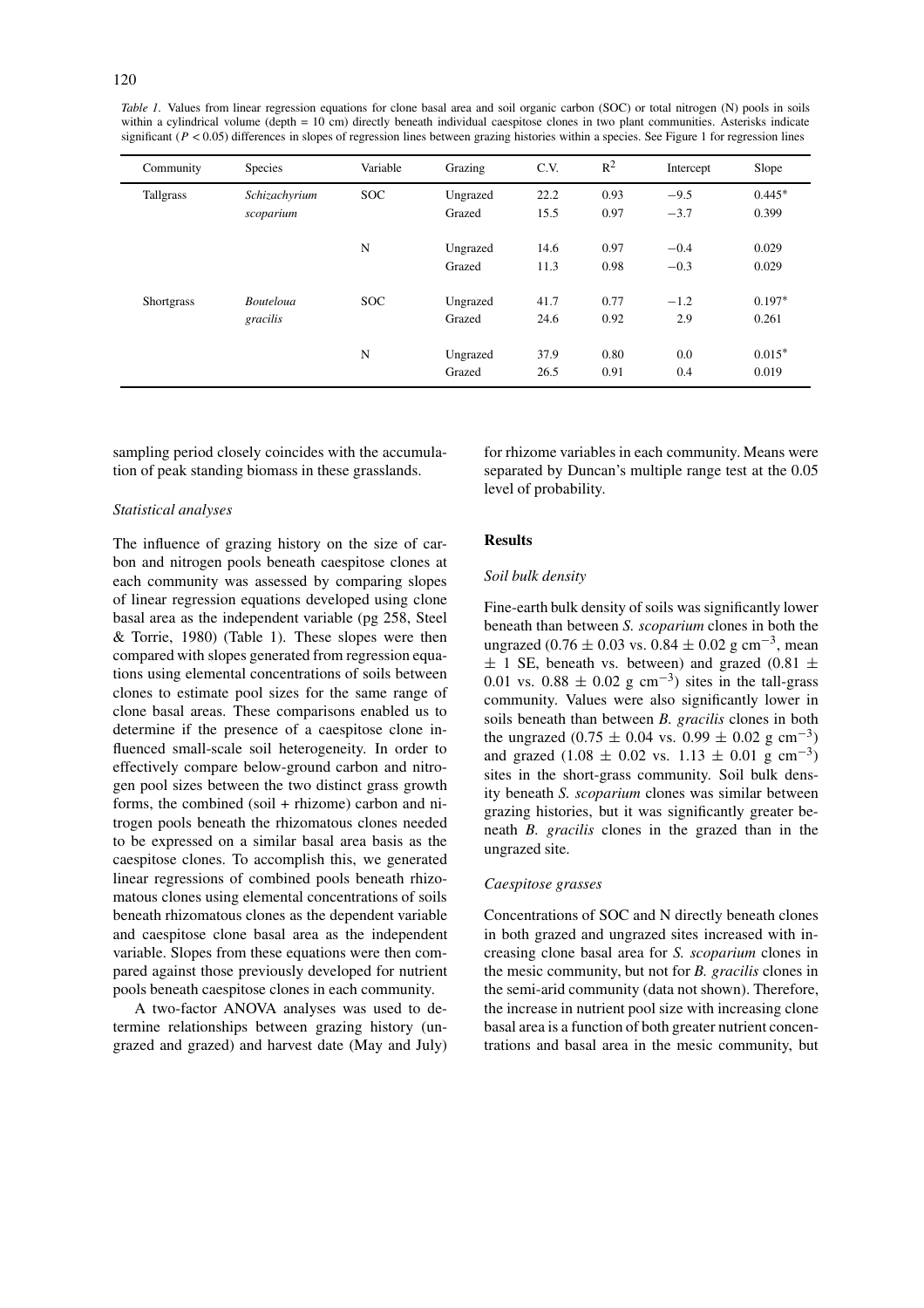

*Figure 1.* Soil nitrogen (N) and organic carbon (SOC) pools beneath a range of clone basal areas for the perennial caespitose grasses *Schizachyrium scoparium* and *Bouteloua gracilis* in a tall-grass and a short-grass community, respectively. Significant (*P*<0.05) differences between slopes of the linear regression lines are presented in Table 1.

only a function of greater basal area in the semi-arid community (Figure 1).

N pools beneath *S. scoparium* clones in the mesic community were not affected by grazing history (Figure 1) because nitrogen concentrations  $(3.4 \pm 0.1 \text{ vs.})$ 3.3  $\pm$  0.1 g kg<sup>-1</sup> ungrazed vs. grazed, *P*=0.5502, *n*=30) and soil bulk density were similar in both sites. However, SOC pools were significantly larger in the ungrazed site because SOC concentrations were significantly greater (48.4  $\pm$  1.6 vs. 44.6  $\pm$  1.1 g kg<sup>-1</sup>), ungrazed vs. grazed,  $P=0.0310$ ,  $n=30$ ), even though soil bulk density was similar between sites. In contrast, both SOC and N pools were significantly larger beneath *B. gracilis* clones in the grazed site because of higher soil bulk density as concentrations did not differ statistically (SOC: 25.3  $\pm$  1.5 vs. 25.7  $\pm$  0.9 g kg<sup>-1</sup>, ungrazed vs. grazed, *P*=0.5996, *n*=30; N: 2.0±0.1 vs. 2.0<sup>±</sup> 0.1g kg−1, ungrazed vs. grazed, *<sup>P</sup>*=0.8481, *n*=30).

SOC and N pools beneath clones were significantly larger than between clones on both the grazed and ungrazed sites for both *S. scoparium* and *B. gracilis* (Figure 2). Pools of SOC and N beneath *S. scoparium* clones were larger than between clones when basal area exceeded  $60 \text{ cm}^2$  on the ungrazed site. Similarly on the grazed site, pools were larger when basal area exceeded 35 and 50 cm<sup>2</sup> for SOC and N, respectively. Nutrient pools beneath *B. gracilis* clones were larger than between clones when basal area exceeded  $40 \text{ cm}^2$ for SOC and at all basal areas for N on the ungrazed site. Nutrient pools beneath *B. gracilis* clones were larger than those between clones at all basal areas sampled on the grazed site.

#### *Rhizomatous grasses*

Rhizome mass of *A. gerardii* was similar between grazing histories in May, but 36% greater in the grazed than the ungrazed site in July (Figure 3a). Nitrogen concentrations of 2–4% were similar to those reported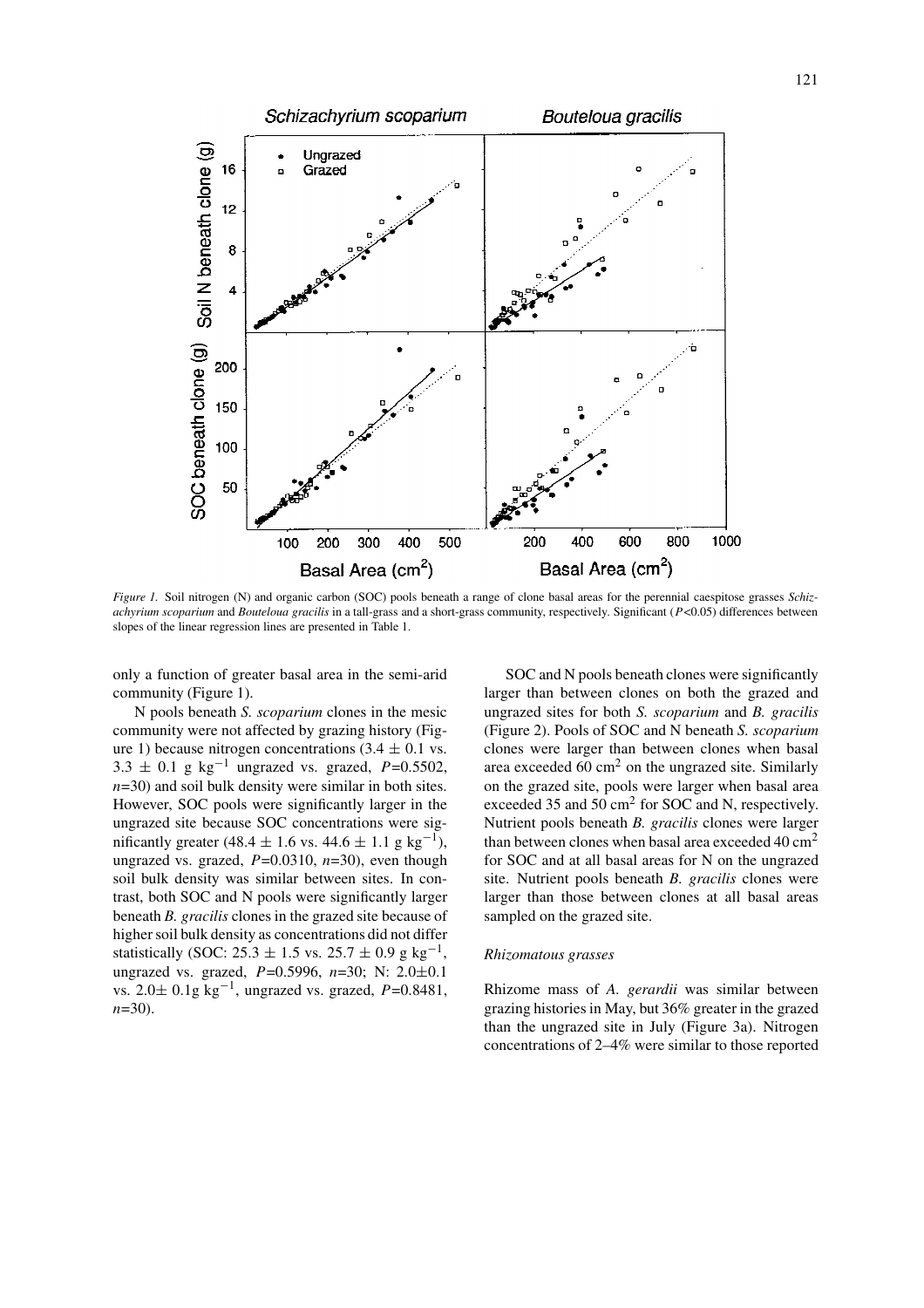

*Figure 2.* Soil organic carbon (SOC) pools beneath and between the perennial caespitose grasses *Schizachyrium scoparium* and *Bouteloua gracilis* in a tall-grass and a short-grass community, respectively. SOC pools between clones were estimated for both long-term ungrazed and grazed sites at each community. Differences between slopes within a grazing history and species are significant (*P*<0.05).

by Heckathorn and DeLucia (1994). These concentrations were 14% and 66% higher for May and July, respectively, in the grazed site (Figure 3b). Nitrogen pools were similar between grazing histories in May, but pools in the grazed site were 50% larger than the ungrazed site in July (Figure 3c). Higher nitrogen concentrations and greater rhizome mass in the grazed site both occurred in July. Nitrogen pools in rhizomes comprised 0.6% of the combined (soil+rhizome) nitrogen pool beneath *A. gerardii* clones in both grazing histories. In contrast to observed responses with nitrogen, carbon concentrations were 5% and 3% lower in May and July, respectively, on the grazed compared to the ungrazed site (Figure 3d) Carbon pools displayed a similar pattern as did nitrogen (Figure 3e), but the 31% greater pool size in the grazed site in July was a result of greater rhizome mass only. Pools of carbon in rhizomes represent 4.6% of the combined belowground carbon pool beneath *A. gerardii* in both grazing histories. TNC concentrations were similar between grazing histories in May, but 21% lower in the grazed site in July (Figure 3f). Pools of TNC were similar between grazing histories at both harvest dates, but 29% larger in July than May (Figure 3g). These pools represent approximately 10 and 15% of the total carbon pool in rhizomes for May and July, respectively. Grazing history did not significantly affect SOC and N concentrations or pools in soils beneath *A. gerardii* (data not shown).

Rhizome mass of *P. smithii* was reduced with grazing by 47% and 64% in May and July, respectively (Figure 3a). Nitrogen concentrations were reduced by 21% and 25% in May and July, respectively, in the grazed site (Figure 3b). In contrast, carbon concentrations were unaffected by grazing history (Figure 3d). Nitrogen pools were substantially lower in the grazed than ungrazed site in both May (59%) and July (73%) because of lower nitrogen concentrations and less rhizome mass. In the grazed site, the nitrogen pool in rhizomes comprised 0.2% of the combined belowground nitrogen pool beneath *P. smithii* clones, while this percentage increased to  $0.6\%$  in the ungrazed site. Carbon pools were reduced with grazing, 47% and 64% in May and July, respectively, because of less rhizome mass only (Figure 3c, e). These pools represent 0.5% of the combined belowground carbon pool in the grazed site beneath *P. smithii* clones, and 1.5% in the ungrazed site. TNC concentrations were 45% higher in the grazed site in May, but 10% lower in July (Figure 3f). Pools of TNC were 68% lower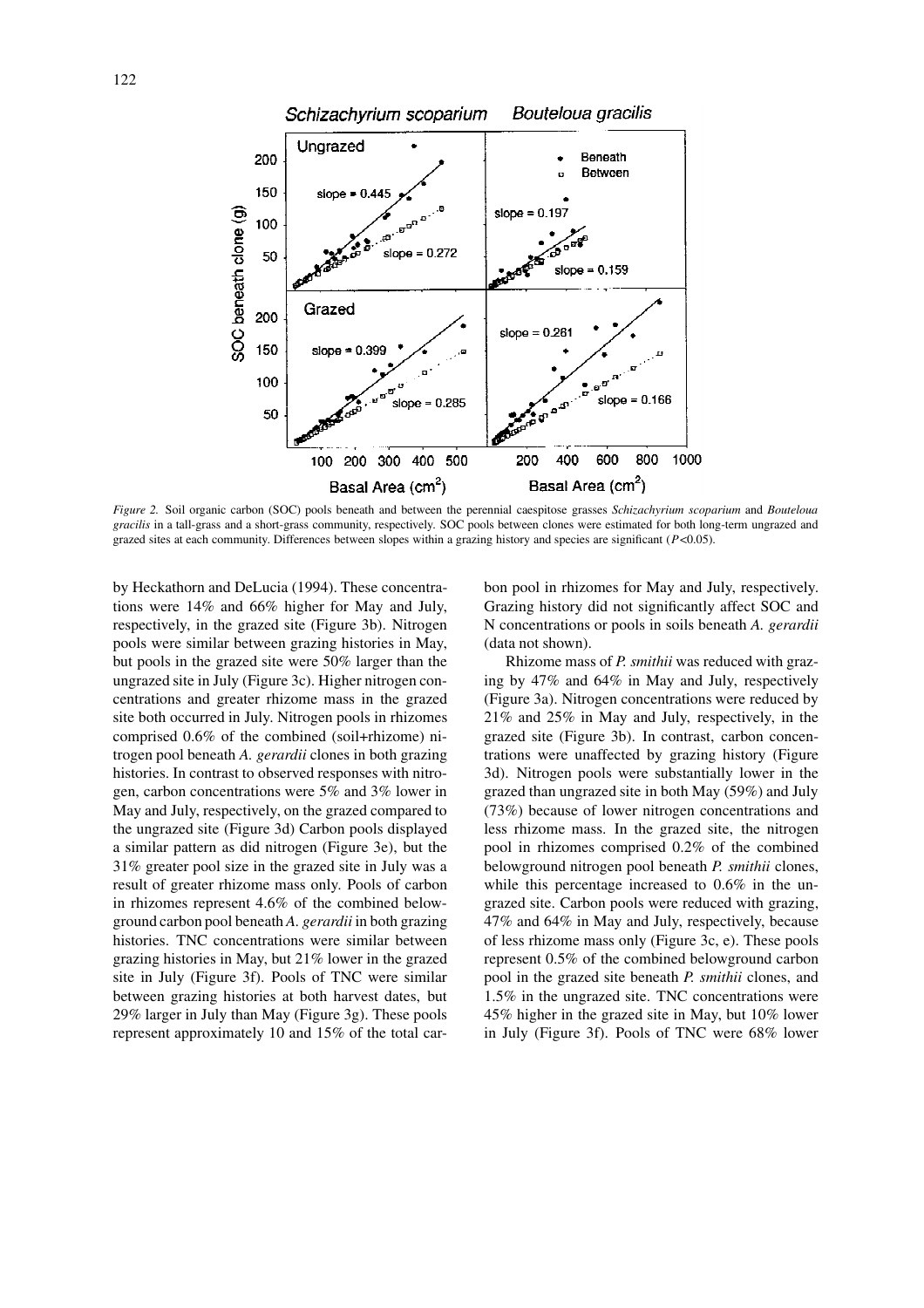

*Figure 3.* Mean (+ SE *n*=7) mass (A), nitrogen concentrations and pools (B and C), carbon concentrations and pools (D and E) and total non-structural carbohydrate (TNC) concentration and pools (F and G) for rhizomes of perennial grasses *Andropogon gerardii* and *Pascopyrum smithii* in a tall-grass and a short-grass community, respectively. Values from clones in long-term (>25 yrs) ungrazed and grazed sites are represented by solid and open bars, respectively. Values within a species and harvest date with the same uppercase letter are not significantly (*P*<0.05) different for grazing history. Values within a species and grazing history with the same lower case letter are not significantly (*P*<0.05) different for harvest date.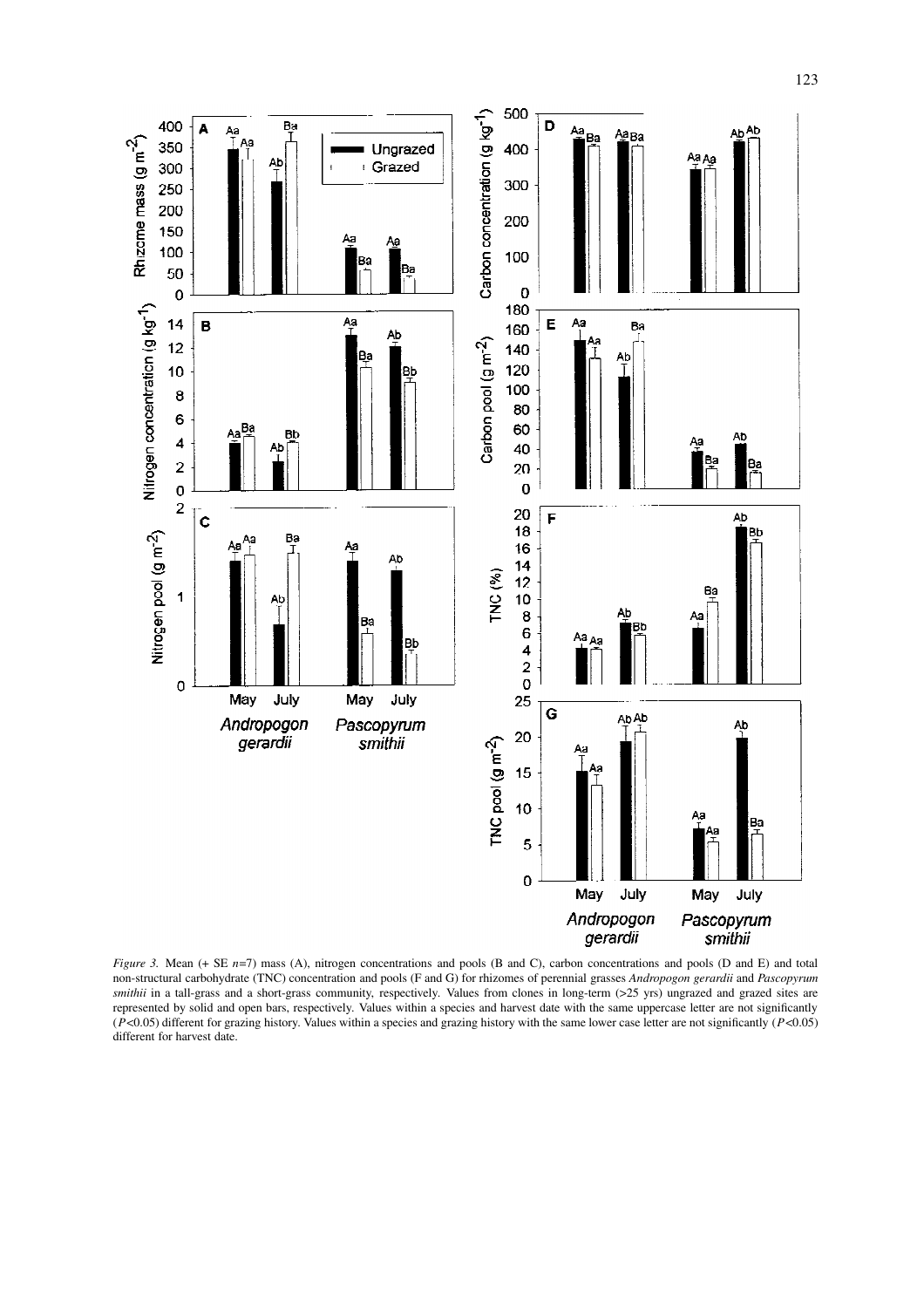in the grazed compared to the ungrazed site in July after being similar in May (Figure 3g). Pools of TNC in the ungrazed site represent approximately 19 and 44% of the total carbon pool in rhizomes in May and July, respectively, and 27 and 39% in May and July, respectively, for the grazed site. Although SOC and N concentrations in soils beneath *P. smithii* were similar between grazing histories, SOC and N pools were 26 and 23% greater in the grazed site, respectively, because of increased soil bulk density (data not shown).

# *Comparisons between growth forms*

SOC and N pools directly beneath *S. scoparium* clones exceeded combined (soil + rhizome) pools for *A. gerardii* in the ungrazed site when basal area of the caespitose clones exceeded 90 and 70 cm2, respectively (Figure 4). A similar relationship existed for the grazed site when basal areas of caespitose clones surpassed 50 and 60  $\text{cm}^2$  for carbon and nitrogen, respectively.

Pool size comparisons between the rhizomatous and caespitose species responded differently in the short-grass than in the tall-grass community. SOC and N pools directly beneath *B. gracilis* clones did not exceed combined pools for *P. smithii* in either the ungrazed or grazed sites at any basal area (Figure 4).

Caespitose grasses accumulated substantially greater pools of carbon and nitrogen in soils to a depth of 10 cm beneath clones (Figure 1) than rhizomatous grasses accumulated in rhizomes (Figure 3) in both communities. For example, pools of carbon and nitrogen in soils beneath *S. scoparium* were 20–40 times and 150– 250 times greater, respectively, than pools found in rhizomes of *A. gerardii* in the mesic community. Likewise in the short-grass community, pools of carbon and nitrogen in soils beneath *B. gracilis* were 75– 200 times and 50–500 times greater, respectively, than pools in rhizomes of *P. smithii*.

# **Discussion**

These data corroborate a growing body of evidence indicating that caespitose grasses promote the development of fine-grained soil heterogeneity (Derner et al., 1997; Hook et al., 1991; Schlesinger et al., 1996; Vinton and Burke, 1995). We further demonstrate that caespitose grasses accumulate substantially greater pools of carbon and nitrogen in soils directly beneath clones than rhizomatous grasses accumulate in belowground shoots in both mesic and semi-arid environments. In addition, nutrient accumulation in soils beneath the caespitose grass was also greater than combined (soil + rhizome) nutrient pools beneath the rhizomatous grass in the mesic community, but the reverse occurred in the semi-arid community (Hypothesis one). Nutrient pools beneath the two growth forms were not consistently modified by grazing within the two communities. SOC, but not N, pools beneath the caespitose grass decreased with grazing in the mesic community, while pools of both carbon and nitrogen in rhizomes increased with grazing in July only. In contrast, both SOC and N pools beneath caespitose clones increased with grazing in the semiarid community, while nutrient pools in rhizomes decreased with grazing in both May and July (Hypothesis two). Consequently, both hypotheses were rejected.

# *Caespitose grass growth form*

The occurrence of enhanced nutrient accumulation in soils beneath clones with minimal clone basal areas, 35–60 cm<sup>2</sup> and <40 cm<sup>2</sup> for *S. scoparium* and *B. gracilis*, respectively, suggests that nutrient islands are present throughout much of the life history of caespitose clones. This interpretation increases the probability that nutrient islands may contribute to clone fitness, even though accurate clone basal area – age relationships have not been established for caespitose clones (Gatsuk et al., 1980). Nutrient pools increased in response to horizontal expansion of clone diameters, but SOC and N concentrations also increased over the range of clone basal area in the mesic, but not the semi-arid, community. However, horizontal clonal expansion accounted for approximately 60–75% of the increase in pools size compared to increased elemental concentrations in the mesic community.

The establishment of nutrient islands beneath clones of small basal areas is difficult to reconcile with previous reports indicating that several decades are required for their formation (Burke et al., 1995; Derner et al., 1997). This discrepancy may be partially associated with the comparison of cultivated and noncultivated soils to obtain these temporal estimates. Previously cultivated sites have substantially lower SOC and N concentrations relative to native soils (Burke et al., 1997; Derner et al., 1997; Knops and Tilman, 2000), which may delay the rate of nutrient accumulation in soils beneath clones. An alternative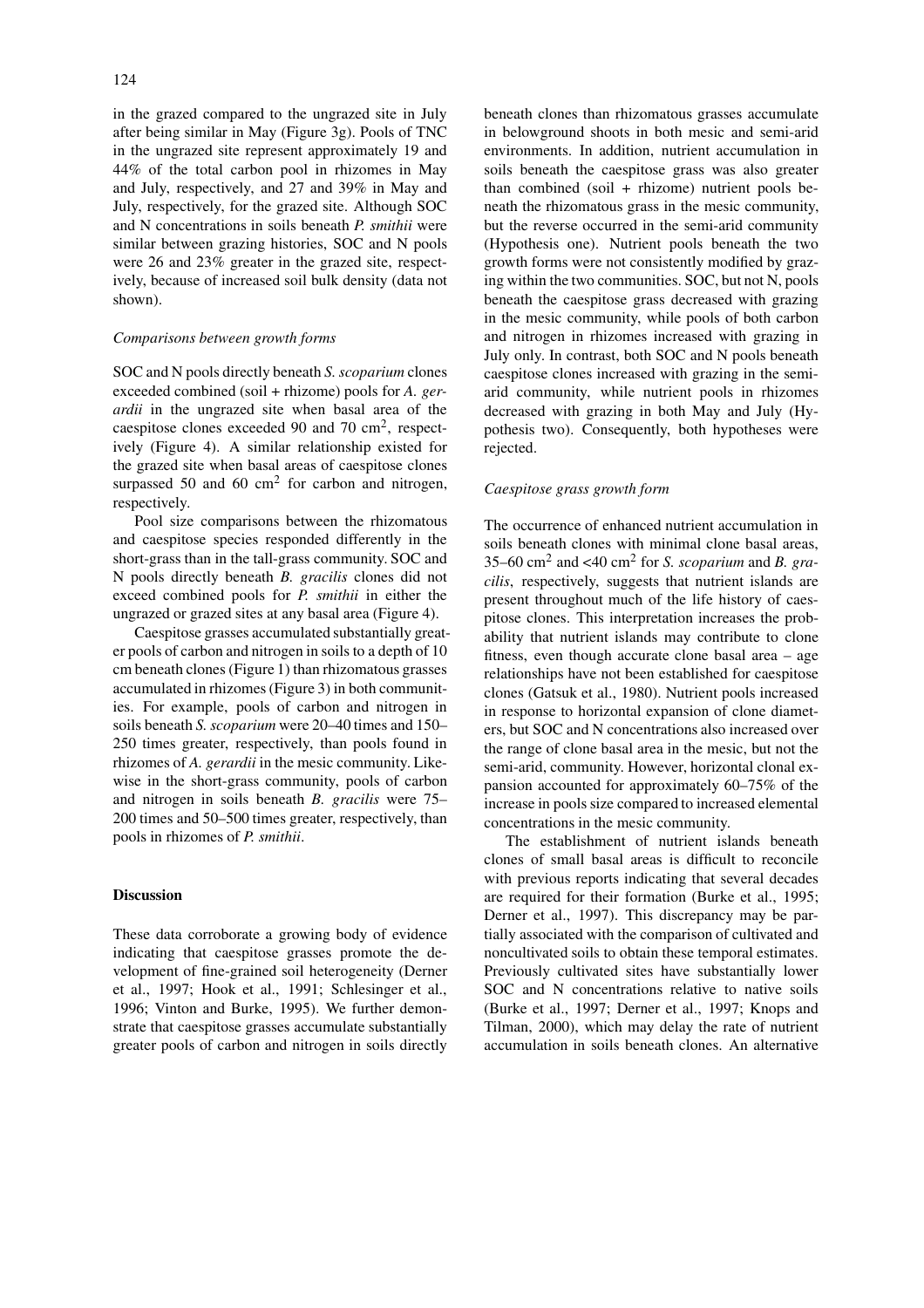

*Figure 4.* Soil nitrogen (N) and organic carbon (SOC) pools beneath the perennial caespitose grass *Schizachyrium scoparium* and perennial rhizomatous grass *Andropogon gerardii* in a tall-grass community, and beneath the perennial caespitose grass *Bouteloua gracilis* and perennial rhizomatous grass *Pascopyrum smithii* in a short-grass community. Nutrient pools beneath rhizomatous grasses were estimated for both long-term ungrazed and grazed sites at each community. Differences between slopes of prediction lines are significant for each comparison  $(P<0.05)$ .

explanation may be that a portion of the small clones sampled were clone fragments that existed on nutrient islands previously formed by larger clones. However, it is unlikely that the remaining small clones could incorporate sufficient carbon and nitrogen into soils to maintain these large nutrient islands (Kelly et al., 1996; Kelly and Burke, 1997).

The contrasting responses of nutrient accumulation to grazing displayed by these two caespitose species are likely driven by population-level responses to grazing (Derner et al., 1997). Long-term grazing of *S. scoparium* frequently results in populations characterized by a high density of clones with smaller basal areas compared to ungrazed populations (Butler and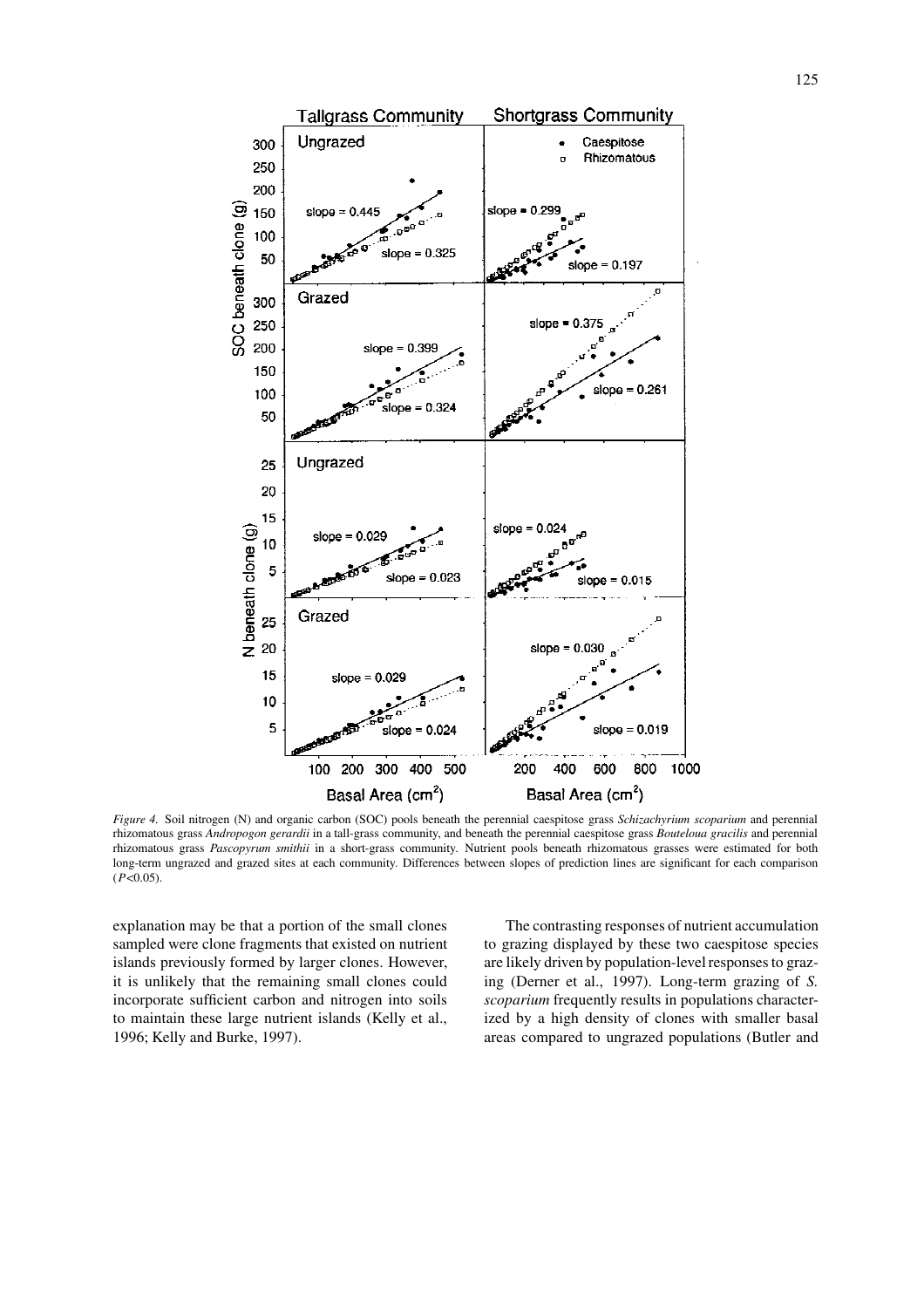Briske, 1988; Pfeiffer and Hartnett, 1995), which would result in the reduction of nutrient pools sizes beneath individual clones. In contrast, *B. gracilis* populations subjected to long-term grazing are frequently characterized by similar densities of clones with larger basal areas in grazed compared to ungrazed sites (Milchunas et al., 1989), resulting in greater nutrient pools beneath individual clones.

#### *Rhizomatous grass growth form*

Rhizome pools were a very small (0.2–4.6%) component of the combined (soil + rhizome) nutrient pool for both rhizomatous species. However, a much greater proportion of nitrogen (ca. 8–12%) within rhizomes is available and can be rapidly incorporated into plant growth (Heckathorn and DeLucia, 1994), than is available for plant uptake from the soil N pool (ca. 2%, Derner and Briske, 1999; Wedin and Pastor, 1993). A comparison of available nitrogen in soils beneath rhizomatous grasses and in rhizomes, using the 2% estimate for soils and 10% for rhizomes, reveals that available nitrogen in rhizomes constitutes only 1–3% of that found in the soil to a depth of 10 cm in both the semi-arid and mesic communities. However, the ecological significance of nitrogen storage in rhizomes may be greater in the semi-arid compared to the mesic community because of lower total nitrogen availability in soils (Zak et al., 1994).

Distinct differences in nutrient concentrations per gram of rhizome mass between these two rhizomatous grasses suggest that the efficiency of nutrient storage in rhizomes is greater in the semi-arid than in the mesic community. Rhizome nitrogen pools were similar in the two rhizomatous species because a 75% reduction in rhizome mass from the mesic to the semiarid community was compensated by 2.2–4.9-fold increase in rhizome nitrogen concentrations. Greater resource storage per gram of rhizome mass suggests that *P. smithii* possesses a more efficient strategy of nutrient storage than *A. gerardii* assuming that construction and maintenance costs per gram of rhizome mass were similar between these two species. More efficient nutrient storage has previously been suggested to occur in environments characterized by low aboveground productivity (Chapin et al., 1990) and large seasonal fluctuations in growth conditions (Suzuki and Stueffer, 1999), which are both found in the semi-arid, short-grass community.

# *Comparisons between growth forms*

Nutrient accumulation in soils beneath the caespitose growth form was more directly influenced by prevailing abiotic variables than was nutrient accumulation in soils beneath rhizomatous species. Nutrient pools beneath caespitose clones were 40 – 50% lower in the semi-arid compared to the mesic community, which generally parallels the large (75%) decrease in above-ground productivity along this east-west gradient (Lane et al., 2000). This suggests that nutrient accumulation beneath caespitose clones is strongly influenced by above-ground productivity and resulting organic matter input into soils (Burke et al., 1998; Kelly et al., 1996; Vasquez de Aldana et al., 1996). In contrast, both the soil and rhizome nutrient pools beneath the rhizomatous species remained relatively constant in the mesic and semi-arid communities. However, the occurrence of large soil nutrient pools beneath the rhizomatous species in the semi-arid community is largely a consequence of niche separation for microsites characterized by deeper, fine textured soils that contain greater amounts of water and nutrients (Monson et al., 1986), rather than to plant-induced increases in nutrient concentrations i.e. nutrient islands are not formed beneath rhizomatous grasses (Derner et al., 1997; Vinton and Burke, 1995).

The existence of nutrient islands beneath a wide range of clone basal areas in both mesic and semi-arid communities provides additional circumstantial evidence to suggest that nutrient islands beneath caespitose grasses may contribute to clone fitness in this growth form. We have previously demonstrated that the caespitose grass *S. scoparium* has the capacity to rapidly and precisely increase clonal growth in response to an increase in below-ground resource availability beneath individual clones (Derner and Briske, 1999). The distribution of rhizomatous species in the semi-arid community appears to be strongly associated with nutrient availability because their distribution is restricted to microsites characterized by soils with higher SOC and N concentrations. A greater efficiency of nutrient accumulation per unit rhizome mass and the maintenance of rhizome nutrient pools of similar magnitude to those of the rhizomatous grass in the mesic community may also contribute to the distribution of rhizomatous grasses in semi-arid environments.

# **Acknowledgements**

Research was supported by a United States Depart-